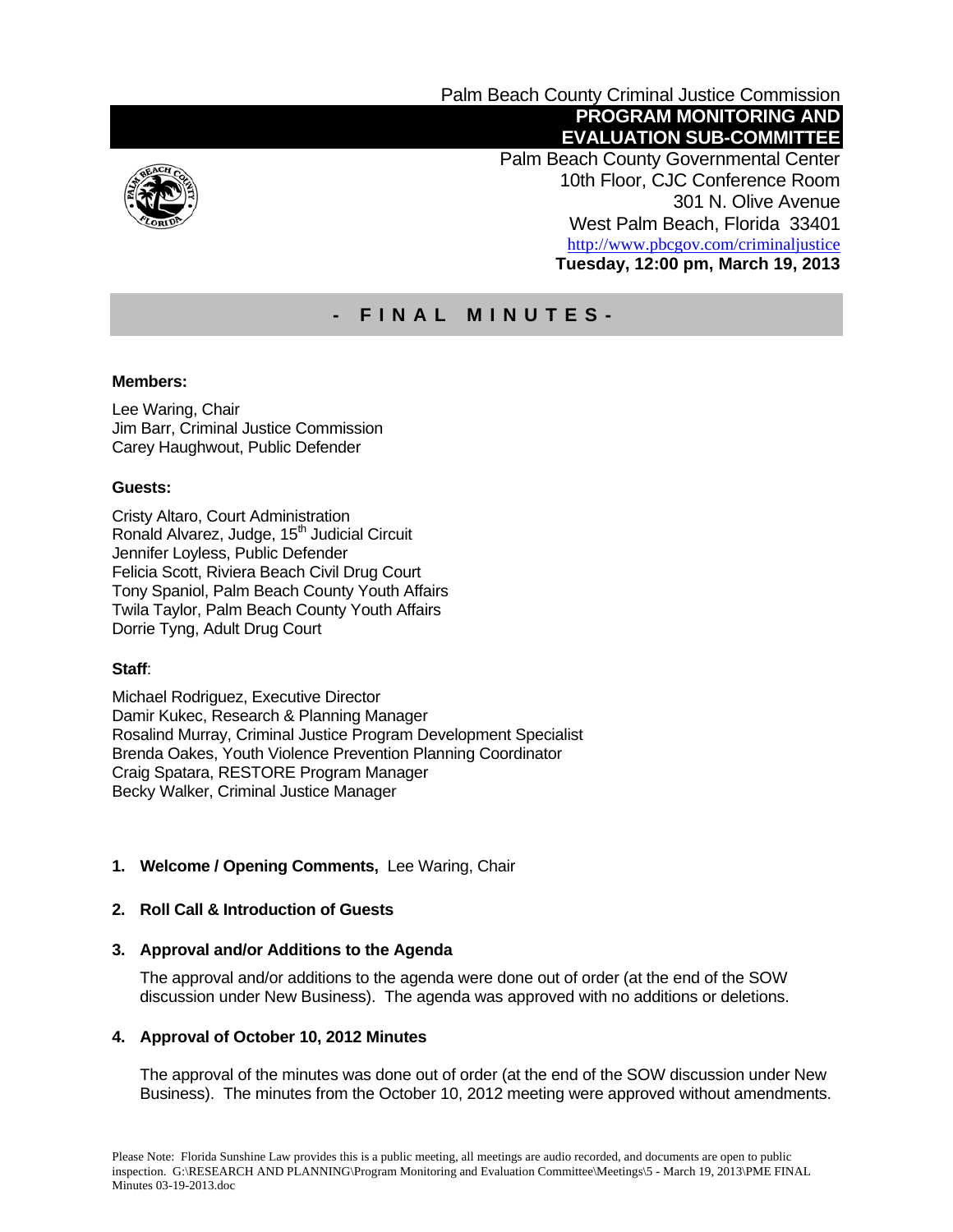**5. Chairman's Comments**: Mr. Waring welcomed members and guests to the meeting and asked Damir Kukec to introduce the first item on the agenda: the Scope of Work.

## **6. New Business**

A. Scope of Work of the PME Sub-Committee

Damir Kukec referred to the draft of Scope of Work of the PME sub-committee included in the packet. First, he talked about the purpose of the committee, its membership, and the authorities granted to the Criminal Justice Commission under the ordinance that in turn give weight to the PME SUB-committee. And lastly, Mr. Kukec talked about the scope of work or how the PME will operate as a committee. Michael Rodriguez added the importance of having a scope of work and knowing what to focus on, with which Mr. Waring agreed. Mr. Waring would like to get directions from the committee to bring back to the CJC. The committee then discussed the draft in detail and amended it accordingly. Specifically, the committee voted and agreed to keep the SOW narrow and seek direction from the CJC in terms of which programs to evaluate. Also, upon the recommendation of Mr. Waring, the committee voted and agreed to amend the meeting schedule to "bi-annual and as needed" basis.

B. Highridge Evaluation

The committee discussed what to do with the Highridge report. It was presented to the CJC which sent it back to the PME to review. A question was raised whether the report should have been done in the first place since Highridge is not funded by the CJC. Tony Spaniol stated that years ago, they had wanted to have an evaluation done to determine the effectiveness of their program and reached out to CJC staff. He said the report and the data collected were helpful in showing that what they are doing is effective, and Barbara Taylor concurred. Ms. Haughwout noted that they should be careful in using the term "evaluation" and agrees that the Highridge report is educational, but it is not an evaluation. After further discussion, Mr. Waring recommended and the committee agreed that the report be returned to the subcommittee and the program that originally requested for it (Highridge) with no action taken at the PME.

#### **7. Old Business**

A. Program Performance Indicators – First Report by Programs

Mr. Kukec reminded the committee that in October 2012 the PME met with the various drug court and reentry program coordinators and providers in the county to review previously compiled statistics/baseline data on recidivism in addition to programmatic data and set up performance indicators. Mr. Kukec had requested data updates from the all the programs in preparation for the annual planning meeting. He asked the program coordinators to provide a summary of the information they provided.

- B. Drug Court Outcome Evaluations
	- a) Adult Drug Court

Dorrie Tyng reported data as of February 28, 2013. She stated that the Adult Drug Court met the program's three goals: 1) Caseload (per year) of 180 participants (average caseload for FY13 is 189 participants); 2) Graduation rate of 50% (57% graduation rate since November 2000); and 3) 15% or less of graduates not arrested and convicted of